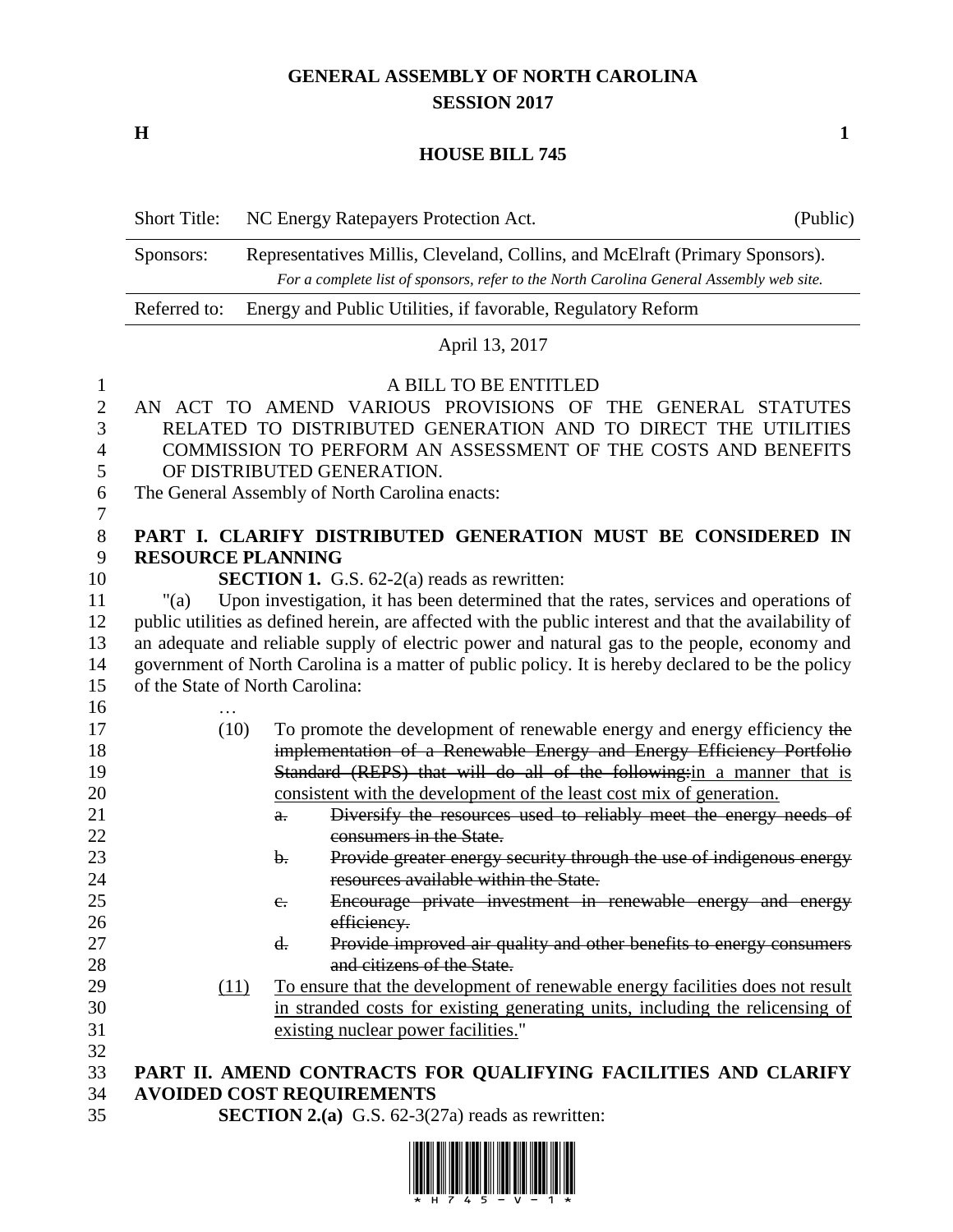|                                                                        |                   | <b>General Assembly Of North Carolina</b>                                                                                                                                                                                                                                                                                                                                                                                                                                                                                                                                                                                                                                                                                                                                                                                                                       | <b>Session 2017</b> |
|------------------------------------------------------------------------|-------------------|-----------------------------------------------------------------------------------------------------------------------------------------------------------------------------------------------------------------------------------------------------------------------------------------------------------------------------------------------------------------------------------------------------------------------------------------------------------------------------------------------------------------------------------------------------------------------------------------------------------------------------------------------------------------------------------------------------------------------------------------------------------------------------------------------------------------------------------------------------------------|---------------------|
| 1<br>$\mathbf{2}$<br>3<br>4<br>5<br>6<br>7<br>8<br>9<br>10<br>11<br>12 |                   | "(27a) "Small power producer" means a person or corporation owning or operating<br>an electrical power production facility with a power production capacity<br>which, together with any other facilities located at the same site, does not<br>exceed 80 megawatts of electricity and which depends upon renewable<br>resources for its primary source of energy. For the purposes of this section,<br>renewable resources shall mean: hydroelectric power. A small power<br>producer shall not include persons primarily engaged in the generation or<br>sale of electricity from other than small power production facilities.that<br>qualifies as a "small power production facility" under 16 U.S.C. § 796, as<br>amended."<br><b>SECTION 2.(b)</b> G.S. 62-156 reads as rewritten:<br>"§ 62-156. Power sales by small power producers to public utilities. |                     |
| 13                                                                     | (a)               | In the event that a small power producer and an electric utility are unable to                                                                                                                                                                                                                                                                                                                                                                                                                                                                                                                                                                                                                                                                                                                                                                                  |                     |
| 14                                                                     |                   | mutually agree to a contract for the sale of electricity or to a price for the electricity purchased                                                                                                                                                                                                                                                                                                                                                                                                                                                                                                                                                                                                                                                                                                                                                            |                     |
| 15                                                                     |                   | by the electric utility, the commission shall require the utility to purchase the power, under                                                                                                                                                                                                                                                                                                                                                                                                                                                                                                                                                                                                                                                                                                                                                                  |                     |
| 16                                                                     |                   | rates and terms established as provided in subsection (b) of this section.                                                                                                                                                                                                                                                                                                                                                                                                                                                                                                                                                                                                                                                                                                                                                                                      |                     |
| 17                                                                     | (b)               | No later than March 1, 1981, and at least every two years thereafter, the commission                                                                                                                                                                                                                                                                                                                                                                                                                                                                                                                                                                                                                                                                                                                                                                            |                     |
| 18<br>19                                                               |                   | Commission shall determine the rates to be paid by electric utilities for power purchased from<br>small power producers, according to the following standards:                                                                                                                                                                                                                                                                                                                                                                                                                                                                                                                                                                                                                                                                                                  |                     |
| 20                                                                     | (1)               | Term of Terms of the Standard Contract. - Long term contracts for the                                                                                                                                                                                                                                                                                                                                                                                                                                                                                                                                                                                                                                                                                                                                                                                           |                     |
| 21                                                                     |                   | purchase of electricity by the utility from small power producers shall be                                                                                                                                                                                                                                                                                                                                                                                                                                                                                                                                                                                                                                                                                                                                                                                      |                     |
| 22                                                                     |                   | encouraged in order to enhance the economic feasibility of small power                                                                                                                                                                                                                                                                                                                                                                                                                                                                                                                                                                                                                                                                                                                                                                                          |                     |
| 23                                                                     |                   | production facilities. The Commission shall approve standard contracts up to                                                                                                                                                                                                                                                                                                                                                                                                                                                                                                                                                                                                                                                                                                                                                                                    |                     |
| 24                                                                     |                   | two years in duration for the purchase of power from small power producers                                                                                                                                                                                                                                                                                                                                                                                                                                                                                                                                                                                                                                                                                                                                                                                      |                     |
| 25                                                                     |                   | for facilities that do not exceed 100 kilowatts of capacity. The standard                                                                                                                                                                                                                                                                                                                                                                                                                                                                                                                                                                                                                                                                                                                                                                                       |                     |
| 26                                                                     |                   | contract shall allow the public utility to curtail power generated by the small                                                                                                                                                                                                                                                                                                                                                                                                                                                                                                                                                                                                                                                                                                                                                                                 |                     |
| 27                                                                     |                   | power producer as needed to maintain economic dispatch and system                                                                                                                                                                                                                                                                                                                                                                                                                                                                                                                                                                                                                                                                                                                                                                                               |                     |
| 28                                                                     |                   | reliability.                                                                                                                                                                                                                                                                                                                                                                                                                                                                                                                                                                                                                                                                                                                                                                                                                                                    |                     |
| 29                                                                     | (2)               | Avoided Cost of Energy to the Utility. – The rates paid by a utility to a small                                                                                                                                                                                                                                                                                                                                                                                                                                                                                                                                                                                                                                                                                                                                                                                 |                     |
| 30                                                                     |                   | power producer shall not exceed, over the term of the purchase power                                                                                                                                                                                                                                                                                                                                                                                                                                                                                                                                                                                                                                                                                                                                                                                            |                     |
| 31                                                                     |                   | contract, the incremental cost to the electric utility of the electric energy                                                                                                                                                                                                                                                                                                                                                                                                                                                                                                                                                                                                                                                                                                                                                                                   |                     |
| 32                                                                     |                   | which, but for the purchase from a small power producer, the utility would                                                                                                                                                                                                                                                                                                                                                                                                                                                                                                                                                                                                                                                                                                                                                                                      |                     |
| 33                                                                     |                   | generate or purchase from another source. A determination of the avoided                                                                                                                                                                                                                                                                                                                                                                                                                                                                                                                                                                                                                                                                                                                                                                                        |                     |
| 34                                                                     |                   | energy-costs to the utility shall include a consideration of the following                                                                                                                                                                                                                                                                                                                                                                                                                                                                                                                                                                                                                                                                                                                                                                                      |                     |
| 35                                                                     |                   | factors over the term of the power contracts: the known and measurable                                                                                                                                                                                                                                                                                                                                                                                                                                                                                                                                                                                                                                                                                                                                                                                          |                     |
| 36                                                                     |                   | expected costs of the additional or existing generating capacity which could                                                                                                                                                                                                                                                                                                                                                                                                                                                                                                                                                                                                                                                                                                                                                                                    |                     |
| 37                                                                     |                   | be displaced, the known and measurable expected cost of fuel and other                                                                                                                                                                                                                                                                                                                                                                                                                                                                                                                                                                                                                                                                                                                                                                                          |                     |
| 38                                                                     |                   | operating expenses of electric energy production which a utility would                                                                                                                                                                                                                                                                                                                                                                                                                                                                                                                                                                                                                                                                                                                                                                                          |                     |
| 39                                                                     |                   | otherwise incur in generating or purchasing power from another source, and                                                                                                                                                                                                                                                                                                                                                                                                                                                                                                                                                                                                                                                                                                                                                                                      |                     |
| 40                                                                     |                   | the expected security of the supply of fuel for the utilities' alternative power                                                                                                                                                                                                                                                                                                                                                                                                                                                                                                                                                                                                                                                                                                                                                                                |                     |
| 41                                                                     |                   | sources.                                                                                                                                                                                                                                                                                                                                                                                                                                                                                                                                                                                                                                                                                                                                                                                                                                                        |                     |
| 42                                                                     | (3)               | Availability and Reliability of Power. – The rates to be paid by electric                                                                                                                                                                                                                                                                                                                                                                                                                                                                                                                                                                                                                                                                                                                                                                                       |                     |
| 43                                                                     |                   | utilities for power purchased from a small power producer shall be                                                                                                                                                                                                                                                                                                                                                                                                                                                                                                                                                                                                                                                                                                                                                                                              |                     |
| 44                                                                     |                   | established with consideration of the reliability and availability of reliability,                                                                                                                                                                                                                                                                                                                                                                                                                                                                                                                                                                                                                                                                                                                                                                              |                     |
| 45                                                                     |                   | availability, and need for the power.                                                                                                                                                                                                                                                                                                                                                                                                                                                                                                                                                                                                                                                                                                                                                                                                                           |                     |
| 46                                                                     | $\underline{(4)}$ | Avoided Cost of Capacity. - The contract shall not require payment for                                                                                                                                                                                                                                                                                                                                                                                                                                                                                                                                                                                                                                                                                                                                                                                          |                     |
| 47                                                                     |                   | capacity to the extent the electric utility lacks a capacity need during the                                                                                                                                                                                                                                                                                                                                                                                                                                                                                                                                                                                                                                                                                                                                                                                    |                     |
| 48                                                                     |                   | term of the contract, as demonstrated through the electric public utility's                                                                                                                                                                                                                                                                                                                                                                                                                                                                                                                                                                                                                                                                                                                                                                                     |                     |
| 49                                                                     |                   | most recent integrated resource plan approved by the Commission under                                                                                                                                                                                                                                                                                                                                                                                                                                                                                                                                                                                                                                                                                                                                                                                           |                     |
| 50                                                                     |                   | G.S. $62-110.1(c)$ ."                                                                                                                                                                                                                                                                                                                                                                                                                                                                                                                                                                                                                                                                                                                                                                                                                                           |                     |
|                                                                        |                   |                                                                                                                                                                                                                                                                                                                                                                                                                                                                                                                                                                                                                                                                                                                                                                                                                                                                 |                     |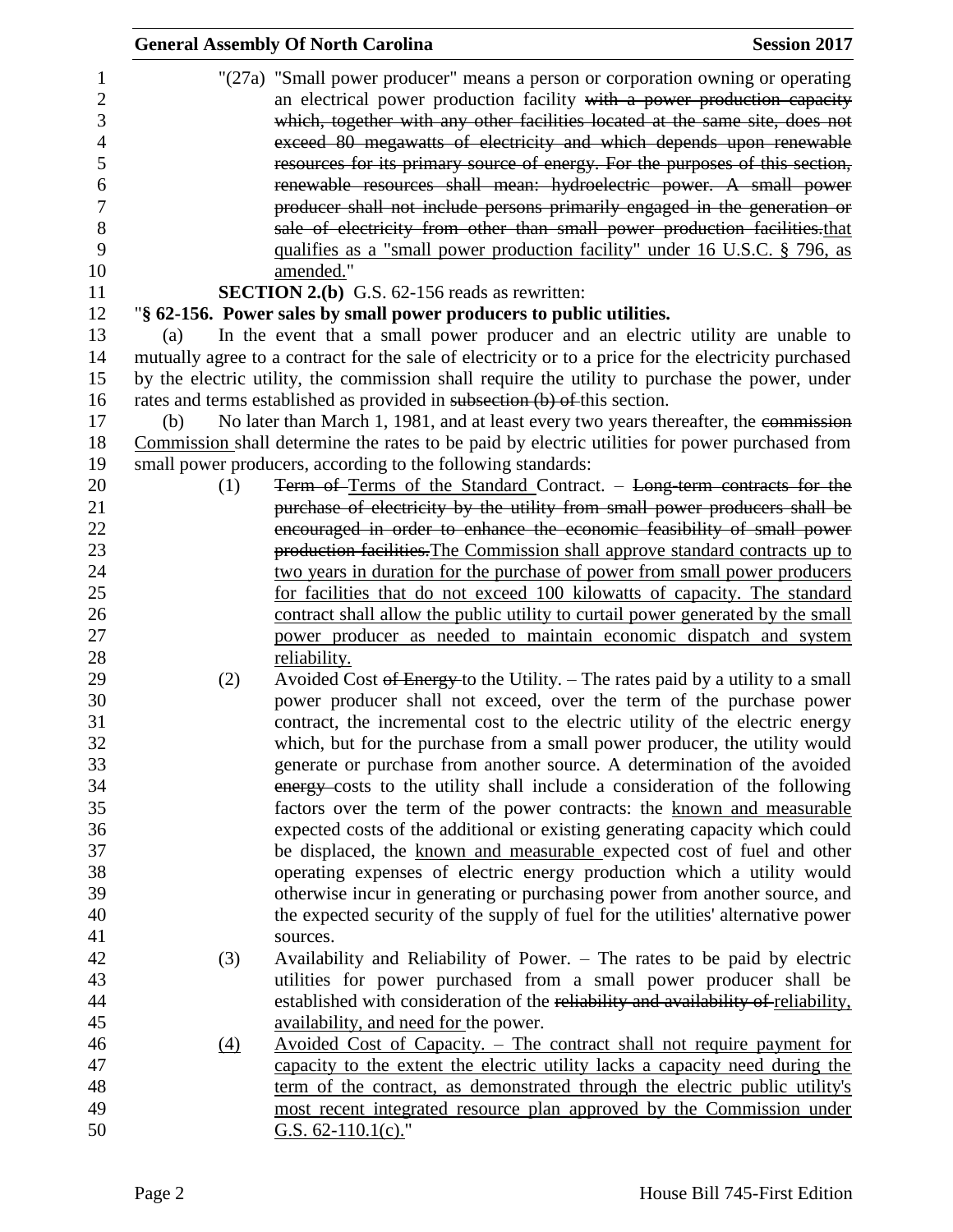|      | <b>General Assembly Of North Carolina</b>                                                                                         | <b>Session 2017</b> |
|------|-----------------------------------------------------------------------------------------------------------------------------------|---------------------|
|      | <b>SECTION 2.(c)</b> This section becomes effective July 1, 2017, and applies to rates                                            |                     |
|      | approved by the Commission on or after that date.                                                                                 |                     |
|      |                                                                                                                                   |                     |
|      | PART III. AMEND REPS COMPLIANCE<br><b>SECTION 3.(a)</b> G.S. $62-133.8(a)(8)$ reads as rewritten:                                 |                     |
| "(8) | "Renewable energy resource" means a solar electric, solar thermal, wind,                                                          |                     |
|      | hydropower, geothermal, or ocean current or wave energy resource; a                                                               |                     |
|      | biomass resource, including resource limited to agricultural waste, animal                                                        |                     |
|      | waste, wood waste, spent pulping liquors, combustible residues, combustible                                                       |                     |
|      | liquids, combustible gases, energy crops, or landfill methane; waste heat                                                         |                     |
|      | derived from a renewable energy resource and used to produce electricity or                                                       |                     |
|      | useful, measurable thermal energy at a retail electric customer's facility; or                                                    |                     |
|      | hydrogen derived from a renewable energy resource. "Renewable energy                                                              |                     |
|      | resource" does not include peat, a fossil fuel, or nuclear energy<br>resource.wood waste, or tire-derived fuel."                  |                     |
|      | <b>SECTION 3.(b)</b> G.S. $62-133.8(b)(2)c$ . reads as rewritten:                                                                 |                     |
|      | Reduce energy consumption through the implementation of an<br>"c.                                                                 |                     |
|      | energy efficiency measure; provided, however, an electric public                                                                  |                     |
|      | utility subject to the provisions of this subsection may meet up to                                                               |                     |
|      | twenty five percent $(25%)$ of the requirements of this section through                                                           |                     |
|      | savings due to implementation of cost-effective energy efficiency                                                                 |                     |
|      | measures. Beginning in calendar year 2021 and each year thereafter,                                                               |                     |
|      | an electric public utility may meet up to forty percent (40%) of the                                                              |                     |
|      | requirements of this section through savings due to implementation<br>of energy efficiency measures-measures or verifiable energy |                     |
|      | efficiency certificates."                                                                                                         |                     |
|      | <b>SECTION 3.(c)</b> G.S. $62-133.8(b)(2)e$ . reads as rewritten:                                                                 |                     |
|      | "e.<br>Purchase renewable energy certificates derived from in-State or                                                            |                     |
|      | out-of-state new renewable energy facilities. Certificates derived                                                                |                     |
|      | from out of state new renewable energy facilities shall not be used to                                                            |                     |
|      | meet more than twenty five percent (25%) of the requirements of this                                                              |                     |
|      | section, provided that this limitation shall not apply to an electric                                                             |                     |
|      | public utility with less than 150,000 North Carolina retail                                                                       |                     |
|      | jurisdictional customers as of December 31, 2006."<br><b>SECTION 3.(d)</b> G.S. $62-133.8(h)(1)c$ . reads as rewritten:           |                     |
|      | "c.<br>Comply-All reasonable and prudent costs to comply with $16$ U.S.C. §                                                       |                     |
|      | 824a-3 or with any federal mandate that is similar to the                                                                         |                     |
|      | requirements of subsections $(b)$ , $(c)$ , $(d)$ , $(e)$ , and $(f)$ of this section                                             |                     |
|      | that exceed the costs that the electric power supplier would have                                                                 |                     |
|      | incurred under those subsections in the absence of the federal                                                                    |                     |
|      | mandate."                                                                                                                         |                     |
|      | <b>SECTION 3.(e)</b> This section becomes effective July 1, 2017.                                                                 |                     |
|      | PART IV. AMEND COST CAPS FOR REPS COMPLIANCE                                                                                      |                     |
|      | <b>SECTION 4.(a)</b> G.S. $62-133.8(h)(4)$ reads as rewritten;                                                                    |                     |
| "(4) | An electric power supplier shall be allowed to recover the incremental costs                                                      |                     |
|      | incurred to comply with the requirements of subsections $(b)$ , $(c)$ , $(d)$ , $(e)$ , and                                       |                     |
|      | (f) of this section and fund research as provided in subdivision (1) of this                                                      |                     |
|      | subsection through an annual rider not to exceed the following per-account                                                        |                     |
|      | annual charges:                                                                                                                   |                     |
|      |                                                                                                                                   | 2015 and            |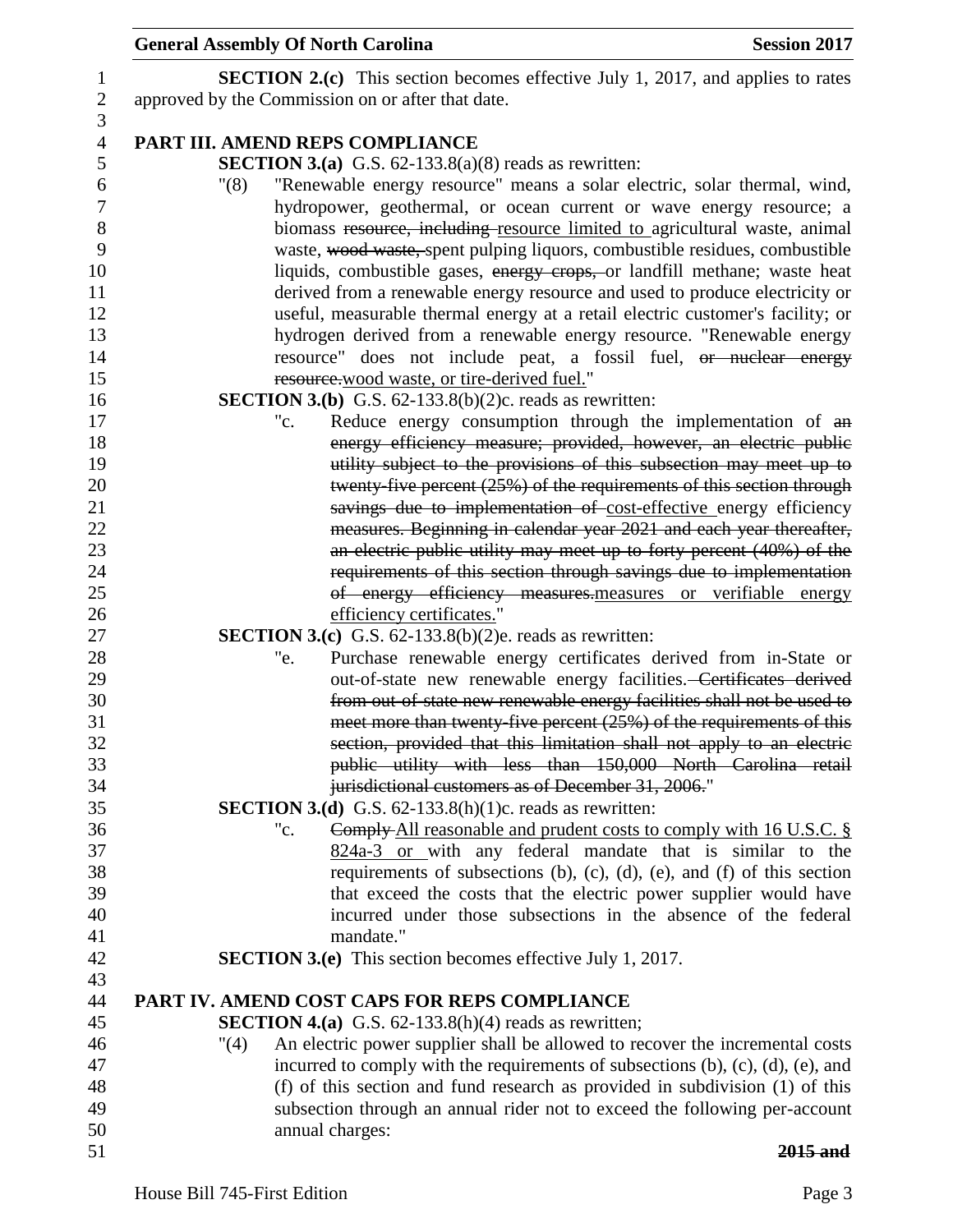|                     | <b>General Assembly Of North Carolina</b>                                                             |           | <b>Session 2017</b>                    |                                                                             |
|---------------------|-------------------------------------------------------------------------------------------------------|-----------|----------------------------------------|-----------------------------------------------------------------------------|
|                     | <b>Customer Class</b>                                                                                 | 2008-2011 |                                        | 2012-2014 and thereafter thereafter                                         |
|                     | Residential per account                                                                               | \$10.00   | \$12.00                                | \$34.00                                                                     |
|                     | Commercial per account                                                                                | \$50.00   | \$150.00                               | \$150.00                                                                    |
|                     | Industrial per account                                                                                | \$500.00  | \$1,000.00                             | \$1,000.00"                                                                 |
|                     | <b>SECTION 4.(b)</b> This section becomes effective July 1, 2017, and applies to cost                 |           |                                        |                                                                             |
|                     | recovery proceedings that are initiated on or after that date.                                        |           |                                        |                                                                             |
|                     | PART V. FREEZE REPS REQUIREMENTS                                                                      |           |                                        |                                                                             |
|                     | <b>SECTION 5.</b> G.S. 62-133.8 reads as rewritten:                                                   |           |                                        |                                                                             |
|                     | "§ 62-133.8. Renewable Energy and Energy Efficiency Portfolio Standard (REPS).                        |           |                                        |                                                                             |
| $\cdots$            |                                                                                                       |           |                                        |                                                                             |
| (b)<br>Utilities. - | Renewable Energy and Energy Efficiency Standards (REPS) for Electric Public                           |           |                                        |                                                                             |
| (1)                 |                                                                                                       |           |                                        | Each electric public utility in the State shall be subject to a Renewable   |
|                     |                                                                                                       |           |                                        | Energy and Energy Efficiency Portfolio Standard (REPS) according to the     |
|                     | following schedule:                                                                                   |           |                                        |                                                                             |
|                     | <b>Calendar Year</b>                                                                                  |           | <b>REPS Requirement</b>                |                                                                             |
|                     | 2012                                                                                                  |           | 3% of 2011 North Carolina retail sales |                                                                             |
|                     | 2015 and thereafter                                                                                   |           | 6% of 2014 North Carolina retail sales |                                                                             |
|                     | 2018                                                                                                  |           |                                        | 10% of 2017 North Carolina retail sales                                     |
|                     | 2021 and thereafter                                                                                   |           |                                        | 12.5% of 2020 North Carolina retail sales                                   |
|                     |                                                                                                       |           |                                        |                                                                             |
| (c)                 | Renewable Energy and Energy Efficiency Standards (REPS) for Electric                                  |           |                                        |                                                                             |
|                     | Membership Corporations and Municipalities. -                                                         |           |                                        |                                                                             |
| (1)                 |                                                                                                       |           |                                        | Each electric membership corporation or municipality that sells electric    |
|                     |                                                                                                       |           |                                        | power to retail electric power customers in the State shall be subject to a |
|                     |                                                                                                       |           |                                        | Renewable Energy and Energy Efficiency Portfolio Standard (REPS)            |
|                     | according to the following schedule:                                                                  |           |                                        |                                                                             |
|                     | <b>Calendar Year</b>                                                                                  |           | <b>REPS Requirement</b>                |                                                                             |
|                     | 2012                                                                                                  |           | 3% of 2011 North Carolina retail sales |                                                                             |
|                     | 2015 and thereafter                                                                                   |           | 6% of 2014 North Carolina retail sales |                                                                             |
|                     | 2018 and thereafter                                                                                   |           |                                        | 10% of 2017 North Carolina retail sales                                     |
|                     |                                                                                                       |           |                                        |                                                                             |
| (d)                 | Compliance With REPS Requirement Through Use of Solar Energy Resources. -                             |           |                                        |                                                                             |
|                     | For calendar year 2018-2015 and for each calendar year thereafter, at least two tenths fourteen       |           |                                        |                                                                             |
|                     | hundredths of one percent $(0.2\%)$ (0.14%) of the total electric power in kilowatt hours sold to     |           |                                        |                                                                             |
|                     | retail electric customers in the State, or an equivalent amount of energy, shall be supplied by a     |           |                                        |                                                                             |
|                     | combination of new solar electric facilities and new metered solar thermal energy facilities that     |           |                                        |                                                                             |
|                     | use one or more of the following applications: solar hot water, solar absorption cooling, solar       |           |                                        |                                                                             |
|                     | dehumidification, solar thermally driven refrigeration, and solar industrial process heat. The        |           |                                        |                                                                             |
|                     | terms of any contract entered into between an electric power supplier and a new solar electric        |           |                                        |                                                                             |
|                     | facility or new metered solar thermal energy facility shall be of sufficient length to stimulate      |           |                                        |                                                                             |
|                     | development of solar energy; provided, the Commission shall develop a procedure to determine          |           |                                        |                                                                             |
|                     | if an electric power supplier is in compliance with the provisions of this subsection if a new        |           |                                        |                                                                             |
|                     | solar electric facility or a new metered solar thermal energy facility fails to meet the terms of its |           |                                        |                                                                             |
|                     | contract with the electric power supplier. As used in this subsection, "new" means a facility that    |           |                                        |                                                                             |
|                     | was first placed into service on or after January 1, 2007. The electric power suppliers shall         |           |                                        |                                                                             |
|                     | comply with the requirements of this subsection according to the following schedule:                  |           |                                        |                                                                             |
|                     |                                                                                                       |           | <b>Requirement for Solar</b>           |                                                                             |
|                     | <b>Calendar Year</b>                                                                                  |           | <b>Energy Resources</b>                |                                                                             |
|                     | 2010                                                                                                  |           | 0.02%                                  |                                                                             |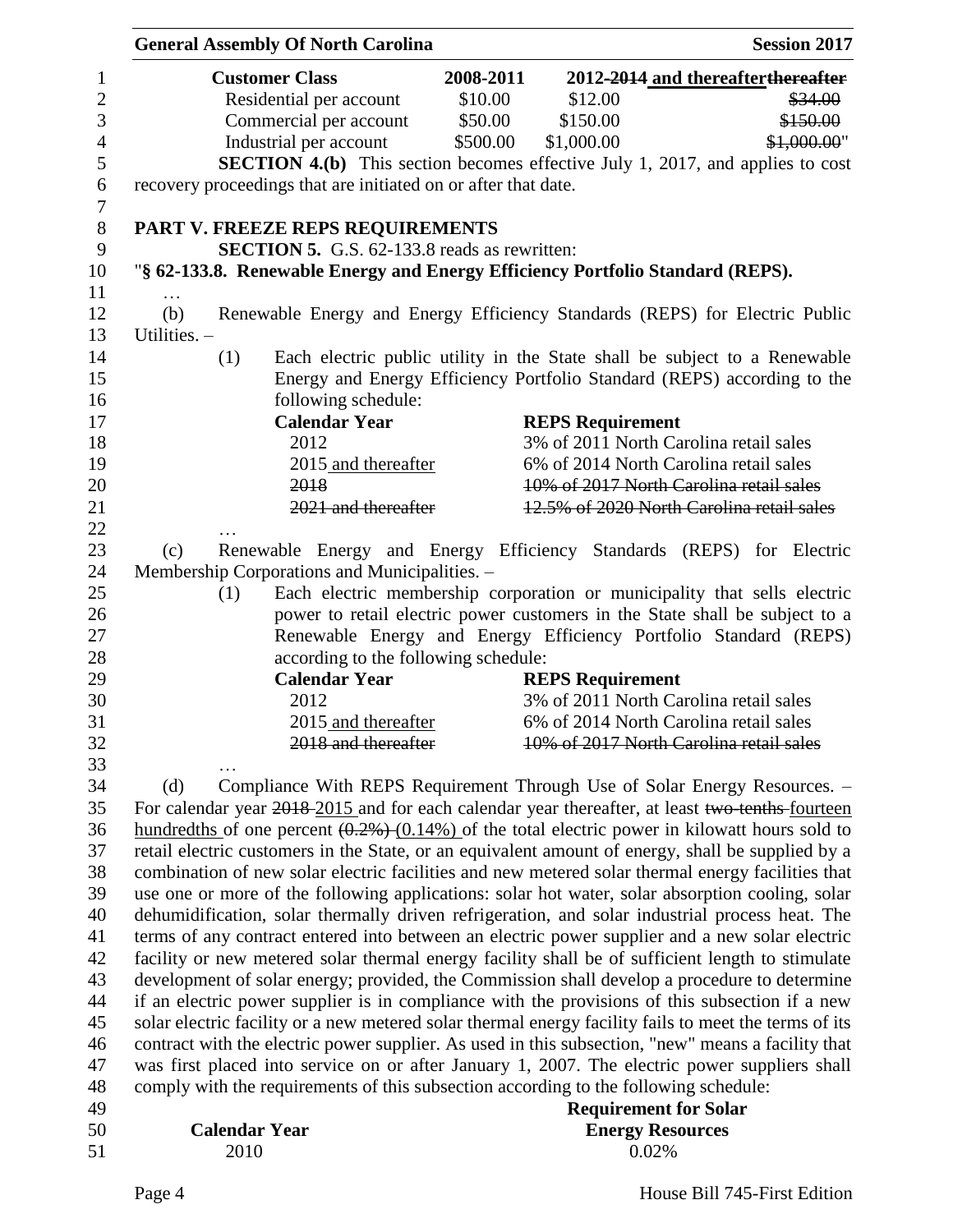| <b>General Assembly Of North Carolina</b>               | <b>Session 2017</b>                                                                                 |
|---------------------------------------------------------|-----------------------------------------------------------------------------------------------------|
| 2012                                                    | 0.07%                                                                                               |
| 2015 and thereafter                                     | 0.14%                                                                                               |
| 2018                                                    | 0.20%                                                                                               |
| (e)                                                     | Compliance With REPS Requirement Through Use of Swine Waste Resources. -                            |
|                                                         | For calendar year 2018 and for each calendar year thereafter, 2015, at least two tenths fourteen    |
|                                                         | hundredths of one percent $(0.2\%)$ (0.14%) of the total electric power in kilowatt hours sold to   |
|                                                         | retail electric customers in the State shall be supplied, or contracted for supply in each year, by |
|                                                         | swine waste. The electric power suppliers, in the aggregate, shall comply with the requirements     |
| of this subsection according to the following schedule: |                                                                                                     |
|                                                         | <b>Requirement for Swine</b>                                                                        |
| <b>Calendar Year</b>                                    | <b>Waste Resources</b>                                                                              |
| 2012                                                    | 0.07%                                                                                               |
| 2015 and thereafter                                     | 0.14%                                                                                               |
| 2018                                                    | 0.20%                                                                                               |
| (f)                                                     | Compliance With REPS Requirement Through Use of Poultry Waste Resources. -                          |
|                                                         | For calendar year 2014 and for each calendar year thereafter, at least 900,000-360,000              |
|                                                         | megawatt hours of the total electric power sold to retail electric customers in the State or an     |
|                                                         | equivalent amount of energy shall be supplied, or contracted for supply in each year, by poultry    |
|                                                         | waste combined with wood shavings, straw, rice hulls, or other bedding material. The electric       |
|                                                         | power suppliers, in the aggregate, shall comply with the requirements of this subsection            |
| according to the following schedule:                    |                                                                                                     |
|                                                         | <b>Requirement for Poultry</b>                                                                      |
| <b>Calendar Year</b>                                    | <b>Waste Resources</b>                                                                              |
| 2012                                                    | 170,000 68,000 megawatt hours                                                                       |
| 2013                                                    | 700,000-280,000 megawatt hours                                                                      |
| 2014 and thereafter                                     | 900,000-360,000 megawatt hours                                                                      |
| 11                                                      |                                                                                                     |
|                                                         |                                                                                                     |
|                                                         | PART VI. REPEAL PROPERTY TAX EXCLUSION FOR SOLAR ENERGY                                             |
| <b>ELECTRIC SYSTEMS</b>                                 |                                                                                                     |
| <b>SECTION 6.(a)</b> G.S. 105-275(45) is repealed.      |                                                                                                     |
|                                                         | <b>SECTION 6.(b)</b> This section is effective for taxable years beginning on or after              |
| July 1, 2017.                                           |                                                                                                     |
|                                                         |                                                                                                     |
| PART VII. COST RECOVERY HOLD HARMLESS                   |                                                                                                     |
|                                                         | <b>SECTION 7.</b> The reasonable and prudent incremental costs incurred by an electric              |
|                                                         | power supplier prior to July 1, 2017, to comply with any requirement repealed or amended by         |
|                                                         | this act may be recovered as provided in G.S. 62-133.8(h), as amended by this act. In               |
|                                                         | determining cost recovery of incremental costs incurred prior to July 1, 2017, the Utilities        |
|                                                         | Commission shall consider whether reasonable steps were taken to mitigate costs in response to      |
|                                                         | the changes enacted in this act. For the purposes of cost recovery under this act, costs incurred   |
| prior to July 1, 2017, include all of the following:    |                                                                                                     |
| (1)                                                     | Costs under purchase contracts for renewable energy entered into prior to                           |
|                                                         | July 1, 2017, for the purpose of complying with REPS requirements repealed                          |
| or amended by this act.                                 |                                                                                                     |
| (2)                                                     | The costs of renewable energy facilities built by a public utility for which a                      |
|                                                         | certificate of public convenience and necessity has been issued by the                              |
|                                                         | Commission prior to July 1, 2017, for the purpose of complying with REPS                            |
|                                                         | requirements repealed or amended by this act.                                                       |
|                                                         |                                                                                                     |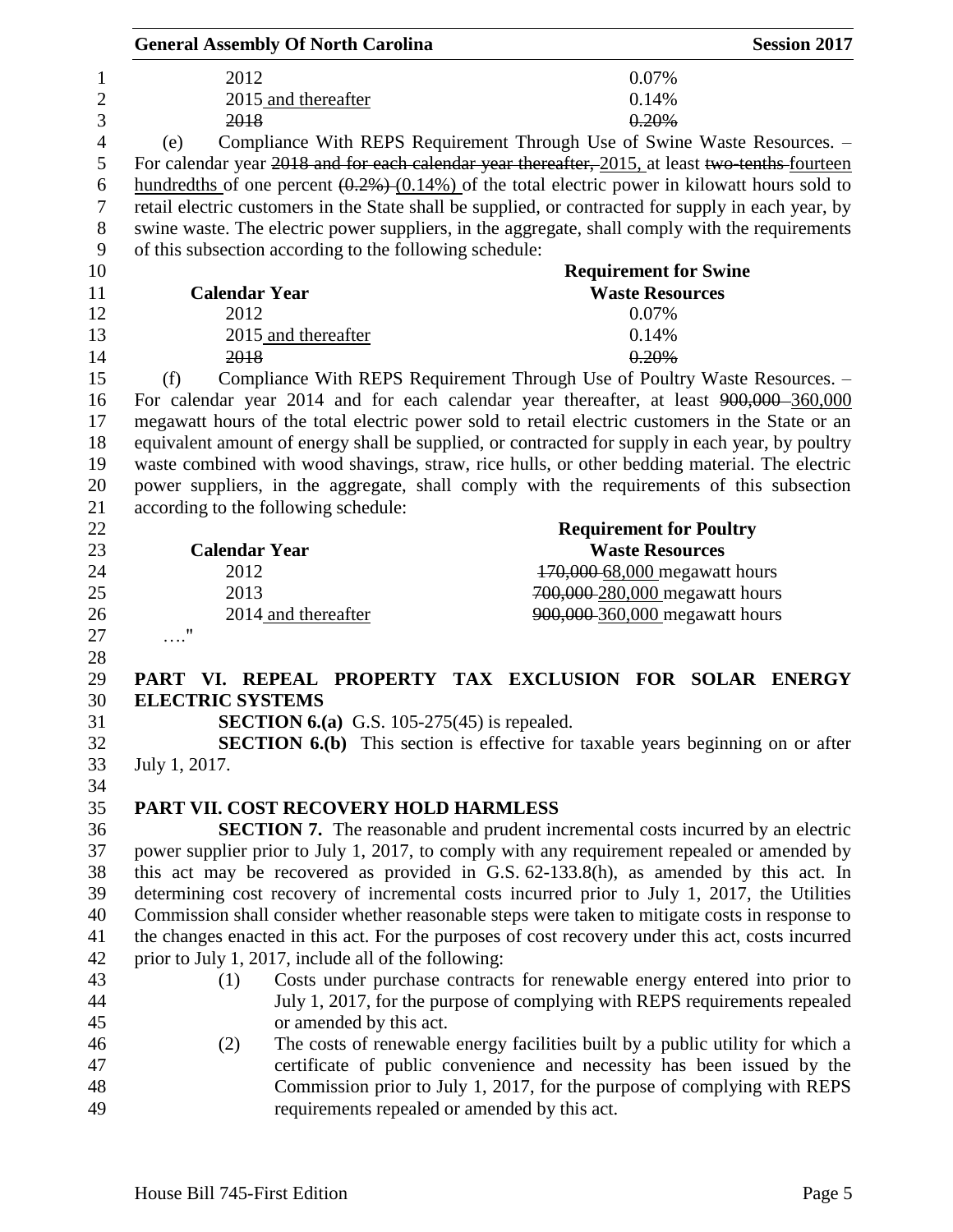|                | <b>General Assembly Of North Carolina</b><br><b>Session 2017</b>                                                                                                                                                                                                                                                                                                                                                                                                                                                                                                         |      |
|----------------|--------------------------------------------------------------------------------------------------------------------------------------------------------------------------------------------------------------------------------------------------------------------------------------------------------------------------------------------------------------------------------------------------------------------------------------------------------------------------------------------------------------------------------------------------------------------------|------|
| (3)            | Other costs the Utilities Commission determines are reasonable and prudent<br>costs incurred prior to July 1, 2017, to comply with the REPS requirements<br>repealed or amended by this act.                                                                                                                                                                                                                                                                                                                                                                             |      |
|                | PART VIII. TO PROVIDE A COMPREHENSIVE STUDY OF THE COSTS AND                                                                                                                                                                                                                                                                                                                                                                                                                                                                                                             |      |
|                | <b>BENEFITS OF DISTRIBUTED GENERATION</b>                                                                                                                                                                                                                                                                                                                                                                                                                                                                                                                                |      |
|                | <b>SECTION 8.(a)</b> No later than May 1, 2018, the Utilities Commission, in<br>consultation with the Public Staff and the Department of Environmental Quality, shall provide<br>to the Joint Legislative Commission on Energy Policy a comprehensive assessment of known<br>and measurable costs and benefits to the electrical grid of distributed generation, including the<br>comprehensive costs and benefits of net metering from distributed solar generation in this State.<br>The assessment shall include an analysis of, and recommendations with respect to, |      |
| the following: |                                                                                                                                                                                                                                                                                                                                                                                                                                                                                                                                                                          |      |
| (1)            | The impact of current and future nondispatchable distributed generation on<br>the affordability, reliability, resiliency, and safety of North Carolina's<br>electric grid.                                                                                                                                                                                                                                                                                                                                                                                               |      |
| (2)            | The impact of current and future nondispatchable distributed generation on                                                                                                                                                                                                                                                                                                                                                                                                                                                                                               |      |
|                | the overall emission rate of each criteria pollutant per unit of electric power<br>generated in the State.                                                                                                                                                                                                                                                                                                                                                                                                                                                               |      |
| (3)            | Whether changes to existing State law, regulations, policies, and incentives                                                                                                                                                                                                                                                                                                                                                                                                                                                                                             |      |
|                | are appropriate considering the cost and operational impacts of current and                                                                                                                                                                                                                                                                                                                                                                                                                                                                                              |      |
|                | future nondispatachable resources, including distributed generation, on                                                                                                                                                                                                                                                                                                                                                                                                                                                                                                  |      |
|                | North Carolina's electric grid.                                                                                                                                                                                                                                                                                                                                                                                                                                                                                                                                          |      |
| (4)            | Whether standby, generation, transmission, or other charges and credits are                                                                                                                                                                                                                                                                                                                                                                                                                                                                                              |      |
|                | necessary to recognize the<br>costs<br>and<br>benefits<br>associated                                                                                                                                                                                                                                                                                                                                                                                                                                                                                                     | with |
|                | nondispatchable distributed generation to ensure the protection of North                                                                                                                                                                                                                                                                                                                                                                                                                                                                                                 |      |
|                | Carolina electric customers from cost shifting or cross-subsidization.                                                                                                                                                                                                                                                                                                                                                                                                                                                                                                   |      |
| (5)            | The costs and benefits of net metered solar distributed generation to the                                                                                                                                                                                                                                                                                                                                                                                                                                                                                                |      |
|                | State, customer-generators who participate in net metering, customers of a                                                                                                                                                                                                                                                                                                                                                                                                                                                                                               |      |
|                | utility who do not participate in net metering, and each utility that offers net                                                                                                                                                                                                                                                                                                                                                                                                                                                                                         |      |
|                | metering. The costs and benefits of net metered distributed solar generation<br>considered in the study shall include all of the following to the extent they                                                                                                                                                                                                                                                                                                                                                                                                            |      |
|                | are known and measurable:                                                                                                                                                                                                                                                                                                                                                                                                                                                                                                                                                |      |
|                | Value of energy at the time and location of generation.<br>a.                                                                                                                                                                                                                                                                                                                                                                                                                                                                                                            |      |
|                | Market price effects on other fuel sources for energy production.<br>b.                                                                                                                                                                                                                                                                                                                                                                                                                                                                                                  |      |
|                | Operational effects on utility delivery systems, generation capacity,<br>c.                                                                                                                                                                                                                                                                                                                                                                                                                                                                                              |      |
|                | transmission capacity, and transmission and distribution line losses.                                                                                                                                                                                                                                                                                                                                                                                                                                                                                                    |      |
|                | Environmental impacts of energy production.<br>d.                                                                                                                                                                                                                                                                                                                                                                                                                                                                                                                        |      |
|                | Effects on reliability of the electric system.<br>e.                                                                                                                                                                                                                                                                                                                                                                                                                                                                                                                     |      |
|                | f.<br>Any fixed and variable generation, transmission, and distribution                                                                                                                                                                                                                                                                                                                                                                                                                                                                                                  |      |
|                | costs that the utility recovers from its customers on a volumetric                                                                                                                                                                                                                                                                                                                                                                                                                                                                                                       |      |
|                | basis.                                                                                                                                                                                                                                                                                                                                                                                                                                                                                                                                                                   |      |
|                | Any other relevant issues the Utilities Commission believes are<br>g.                                                                                                                                                                                                                                                                                                                                                                                                                                                                                                    |      |
|                | appropriate.                                                                                                                                                                                                                                                                                                                                                                                                                                                                                                                                                             |      |
| (6)            | Whether a fixed charge should be assessed in rates of customer-generators                                                                                                                                                                                                                                                                                                                                                                                                                                                                                                |      |
|                | who participate in net metering to ensure such customers pay their portion of                                                                                                                                                                                                                                                                                                                                                                                                                                                                                            |      |
|                | utility system fixed costs and the amount of the fixed charge.                                                                                                                                                                                                                                                                                                                                                                                                                                                                                                           |      |
|                | SECTION 8.(b)<br>Each public utility, electric membership corporation, and<br>municipality that distributes electricity in this State shall to the fullest extent possible cooperate                                                                                                                                                                                                                                                                                                                                                                                     |      |
|                | with the Utilities Commission and furnish the Utilities Commission with any information it                                                                                                                                                                                                                                                                                                                                                                                                                                                                               |      |